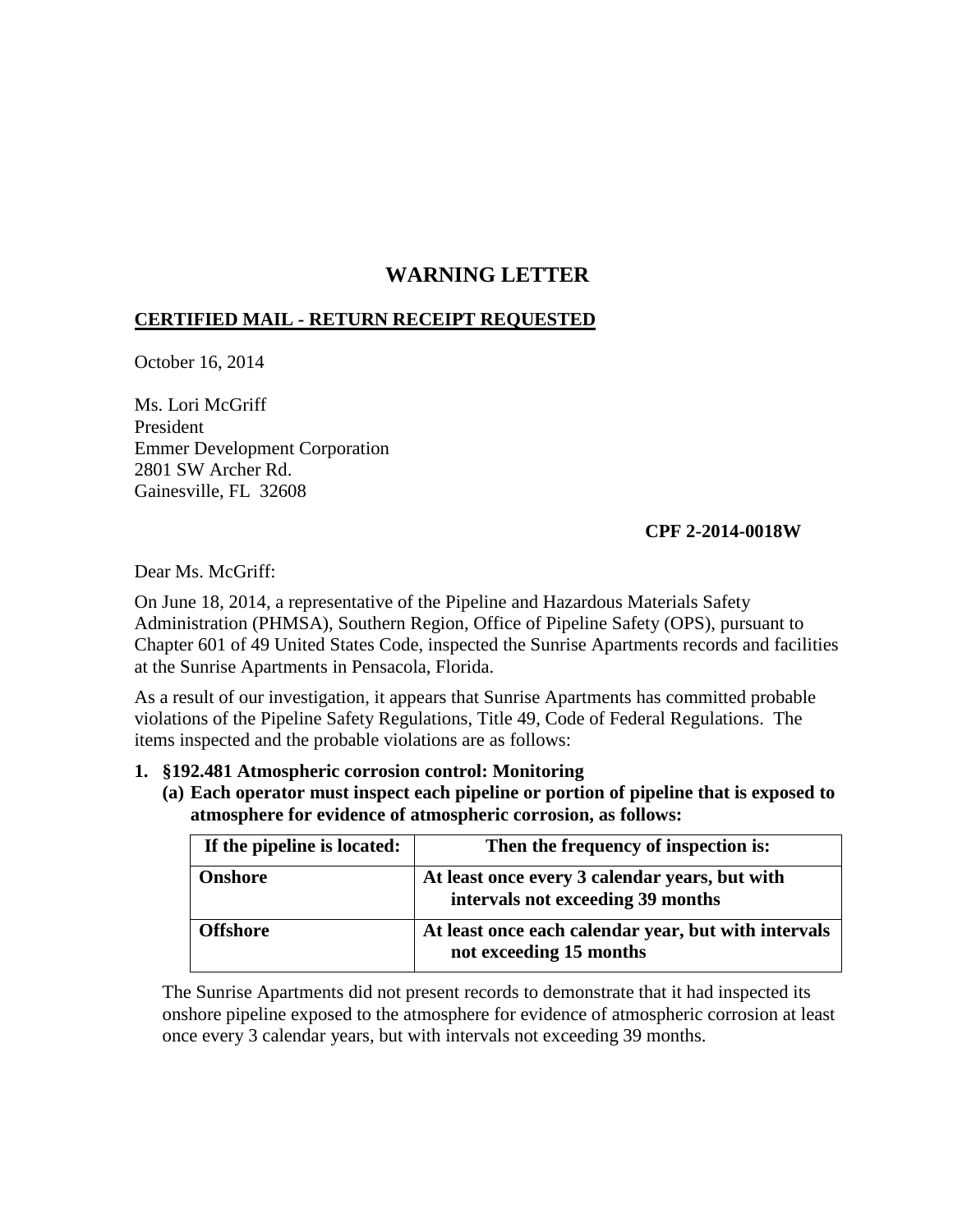**2. §192.625 Odorization of gas.** 

**… (f) To assure the proper concentration of odorant in accordance with this section, each operator must conduct periodic sampling of combustible gases using an instrument capable of determining the percentage of gas in air at which the odor becomes readily detectable. Operators of master meters systems may comply with this requirement by-** 

**(1) Receiving written verification from their gas source that the gas has the proper concentration of odorant; and** 

**(2) Conducting periodic "sniff" test at the extremities of the system to confirm that the gas contains odorant.** 

Sunrise Apartments did not present records to demonstrate that it had assured the proper concentration of odorant in its pipeline system by receiving written verification from its gas source that the gas has the proper concentration of odorant and by conducting periodic "sniff" tests at the extremities of the system to confirm that the gas contains odorant.

# **3. §192.721 Distribution systems: Patrolling.**

**(a) The frequency of patrolling mains must be determined by the severity of the conditions which could cause failure or leakage, and the consequent hazards to public safety.**

Sunrise Apartments did not present records to demonstrate that it conducted patrols of the pipeline system mains.

**4. §192.723 Distribution systems: Leakage surveys.** 

**(a) Each operator of a distribution system shall conduct periodic leakage surveys in accordance with this section.**

**(b) The type and scope of the leakage control program must be determined by the nature of the operations and the local conditions, but it must meet the following minimum requirements:**

**…(2) A leakage survey with leak detector equipment must be conducted outside business districts as frequently as necessary, but at least once every 5 calendar years at intervals not exceeding 63 months…** 

Sunrise Apartments did not present records to demonstrate that it conducted leakage surveys of the pipeline system outside a business district at least once every 5 calendar years at intervals not exceeding 63 months.

**5. §192.739 Pressure limiting and regulating stations: Inspection and testing. (a) Each pressure limiting station, relief device (except rupture discs), and Pressure regulating station and its equipment must be subjected at intervals not exceeding 15 months, but at least once each calendar year, to inspections and tests to determine that it is-** 

**(1) In good mechanical condition;**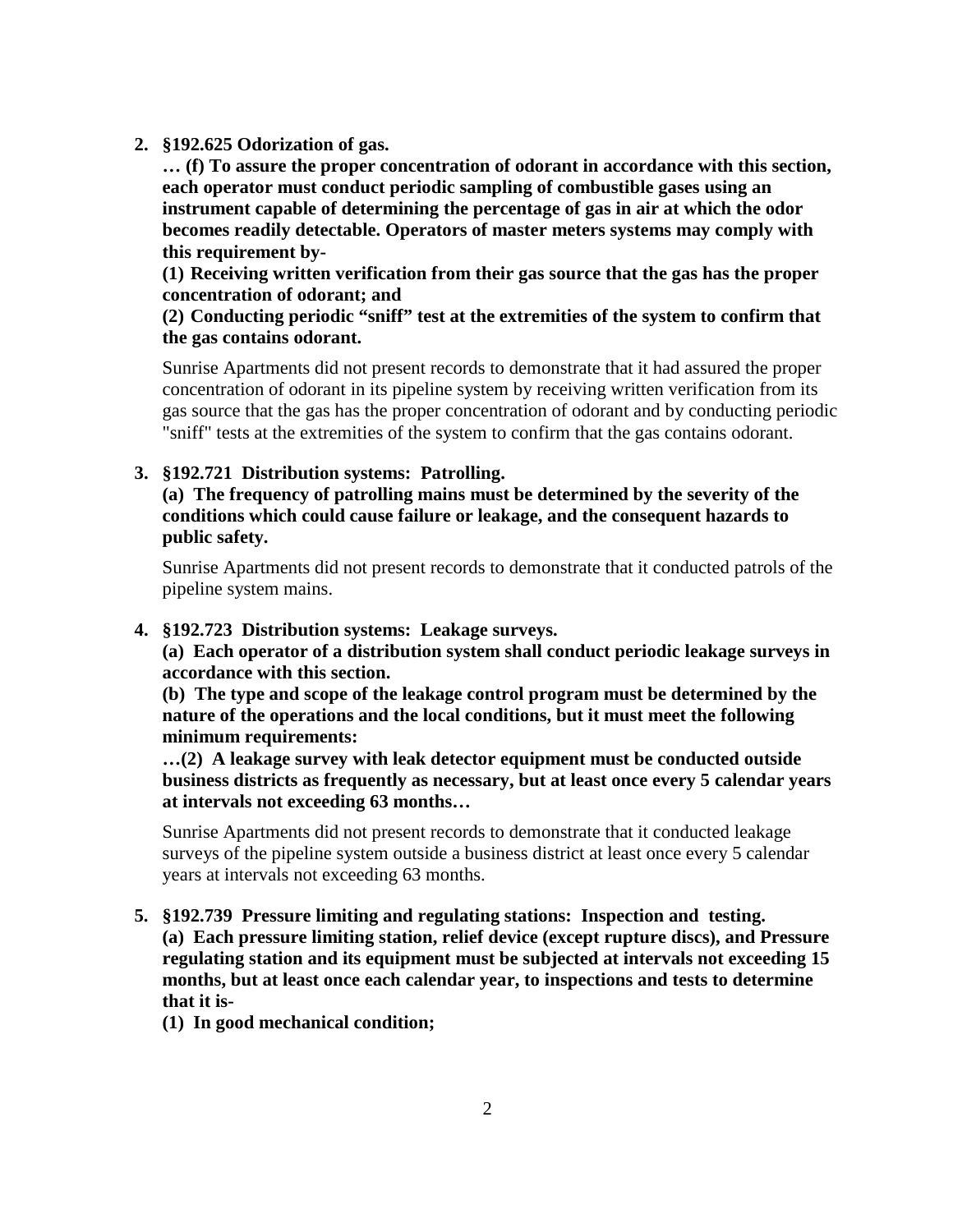**(2) Adequate from the standpoint of capacity and reliability of operation for the service in which it is employed;**

**(3) Except as provided in paragraph (b) of this section, set to control or relieve at the correct pressure consistent with the pressure limits of §192.201(a); and**

**(4) Properly installed and protected from dirt, liquids, or other conditions that might prevent proper operation.**

Sunrise Apartments did not present records to demonstrate that it inspected and tested the pressure regulating device at intervals not exceeding 15 months, but at least once each calendar year.

#### **6. §192.747 Valve maintenance: Distribution systems.**

**(a) Each valve, the use of which may be necessary for the safe operation of a distribution system, must be checked and serviced at intervals not exceeding 15 months, but at least once each calendar year.**

Sunrise Apartments did not present records to demonstrate that it checked and serviced each valve necessary for the safe operation of its distribution system at intervals not exceeding 15 months, but at least once each calendar year.

### **7. §192.1015 What must a master meter or small liquefied petroleum gas (LPG) operator do to implement this subpart?**

**(a) General. No later than August 2, 2011 the operator of a master meter system or a small LPG operator must develop and implement an IM program that includes a written IM plan as specified in paragraph (b) of this section. The IM program for these pipelines should reflect the relative simplicity of these types of pipelines.**

Sunrise Apartments did not present records to demonstrate that it had developed and implemented an Integrity Management program.

Under 49 United States Code, §60122, Sunrise Apartments is subject to a civil penalty not to exceed \$200,000 per violation per day the violation persists up to a maximum of \$2,000,000 for a related series of violations. For violations occurring prior to January 4, 2012, the maximum penalty may not exceed \$100,000 per violation per day, with a maximum penalty not to exceed \$1,000,000 for a related series of violations. We have reviewed the circumstances and supporting documents involved in this case, and have decided not to conduct additional enforcement action or penalty assessment proceedings at this time. We advise you to correct the items identified in this letter. Failure to do so will result in Sunrise Apartments being subject to additional enforcement action.

No reply to this letter is required. If you choose to reply, in your correspondence please refer to **CPF 2-2014-0018W**. Be advised that all material you submit in response to this enforcement action is subject to being made publicly available. If you believe that any portion of your responsive material qualifies for confidential treatment under 5 U.S.C. 552(b), along with the complete original document you must provide a second copy of the document with the portions you believe qualify for confidential treatment redacted and an explanation of